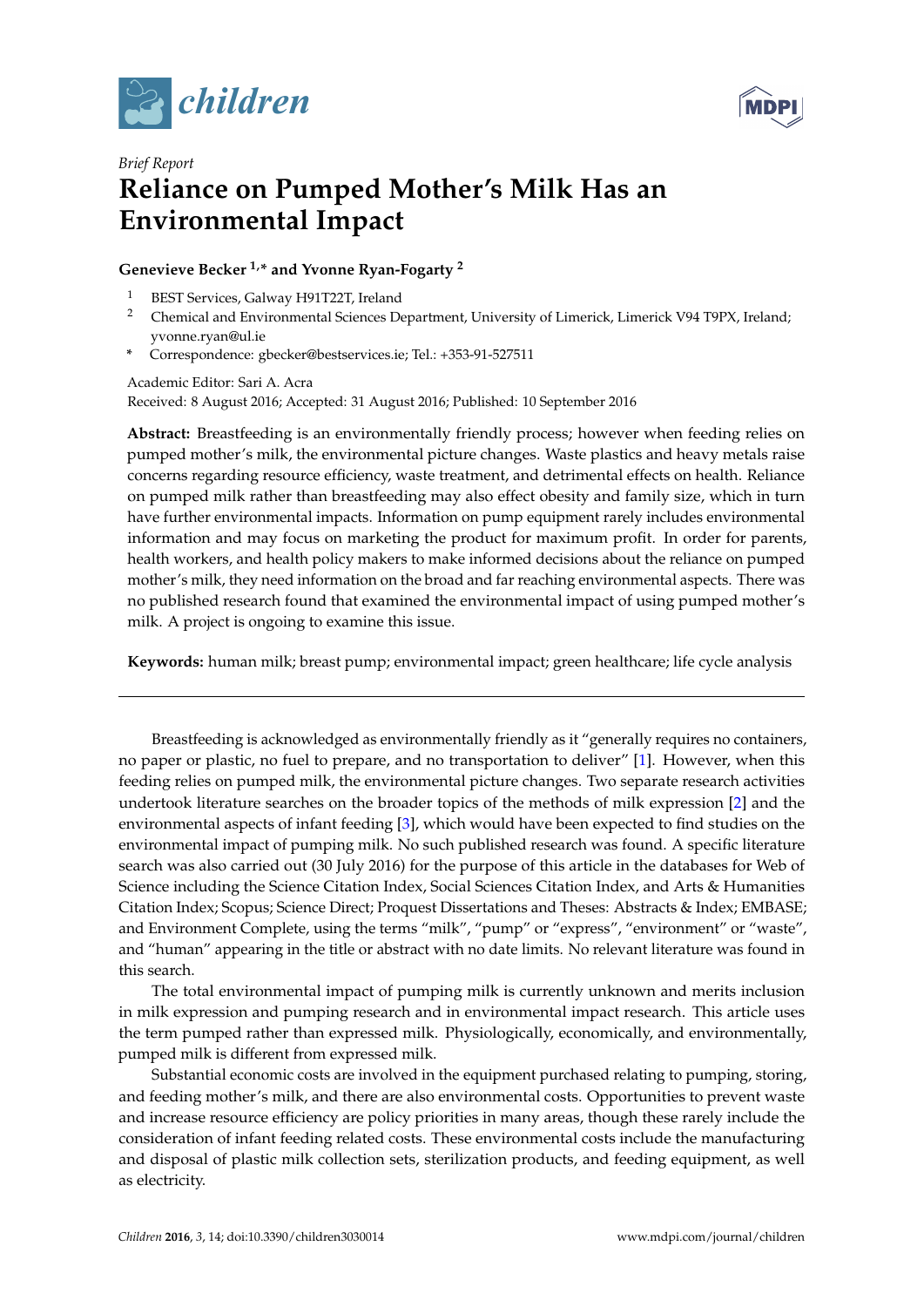High-tech pumps contain plastic and precious and heavy metals (used for circuit boards and batteries), and the total life cycle environmental costs of producing, using, and disposing of this equipment is of concern. Most of the items are single use or single user items and these ultimately end up as waste. Recycling and Waste Electronic and Electrical Equipment (WEEE) treatment are not sustainable solutions. If incinerators are overly full or poorly maintained they emit toxic gases, and dwindling landfill space compounds the situation of the economic and environmental costs and also detrimental health effects.

Oil based plastic manufacturing is resource intensive, and the resulting waste and end of life plastics may never fully decompose if released to the environment. Plastics used in connection with pumping and using mother's milk may contain the synthetic chemical Bisphenol A (BPA), and phthalates, which are endocrine disrupters, can leech from the plastic into the milk and may affect the child's reproductive system and development with intergenerational effects [\[4,](#page-2-3)[5\]](#page-2-4).

Many pumps are single-user items and may become waste products after a few months when the mother is no longer pumping; some mothers also purchase multiple pumps in an attempt to find a suitable pump. Manufacturers recommend that open loop pumps should not be passed on to another user. Battery operated pumps are common and the used batteries become waste products that need special treatment to avoid ill health effects. Many trees are pulped and processed (with detrimental environmental effects) to provide the marketing materials for pumps that are freely distributed at health worker conferences and baby and trade shows.

Many pumps require electricity for use as well as electricity for the storage of the milk. Electricity may be erratic or of limited supply in some areas, thus increasing health inequalities if there is an expectation of reliance on pumped mothers' milk. There may also be a maternal energy and nutrient cost if significant volumes of milk above the infants' needs are pumped only to be thrown out as there are no storage facilities [\[6\]](#page-2-5).

There are well publicized health risks of obesity for children and mothers. There are risks of obesity resulting from bottle feeding of mother's milk, and even though these risks are lower than those associated with feeding artificial formula, the risks are still higher than those associated with direct breastfeeding [\[7\]](#page-2-6). Obesity may also have an environmental impact. It is speculated that obesity "could have the same implications for world food energy demands as an extra half a billion people living on the earth" [\[8\]](#page-2-7).

Feeding at the breast has been shown to aid child spacing and reduced family size and thus has an effect on population growth [\[9\]](#page-2-8). Population growth has been acknowledged as one of the major environmental challenges facing humanity, especially in countries where access to basic human needs such as shelter, water, food, sanitation, and healthcare is constrained. Research on the child spacing effect related to the expressing or pumping of milk is very limited. One study found an association between increased risk of pregnancy in the first six postnatal months with employed mothers who were expressing milk combined with breastfeeding, compared to the non-employed mothers breastfeeding without expressing milk [\[10\]](#page-2-9). No research was found on lactation amenorrhea and delayed ovulation when exclusively pumping and this remains a topic that needs further research [\[10\]](#page-2-9).

The International Code of Marketing of Breast-Milk Substitutes takes into consideration the World Health Organization (WHO) and UNICEF recommendations of the importance for women to have true and objective choices [\[11\]](#page-2-10). However, marketing of pump equipment may compromise or remove objective choices for families, in addition to influencing community attitudes, including the attitudes of health workers and insurance providers towards the use of pumps [\[12,](#page-2-11)[13\]](#page-3-0). Some breast pump manufacturers have the capacity to spend substantially more than what health services can spend on parental support, and this can erode the environmental benefits associated with feeding at the breast and, thereby, increase detrimental environmental impacts associated with infant feeding actions.

An ongoing project is examining the waste and environmental aspects of infant feeding [\[3\]](#page-2-2). Backcasting methodology was used for a theoretical quantification of the waste and environmental aspects. Backcasting methodology can provide an interdisciplinary framework to develop future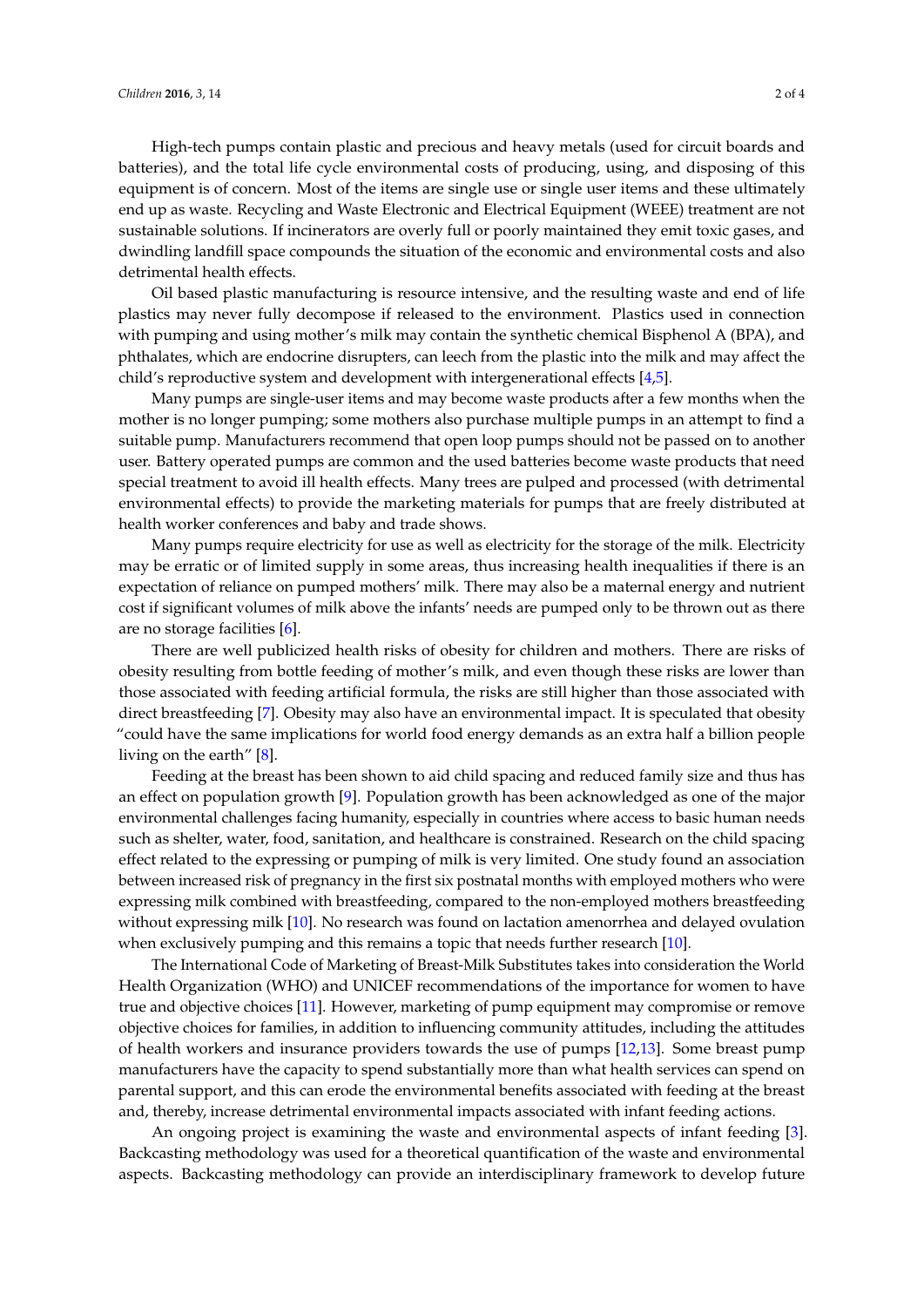visions (or scenarios) and analyze how to achieve these visions and facilitate the consideration of environmental issues such as the effects of infant feeding. The first phase publications of this project focus on infant formula and the later phases and publications will include environmental aspects related to human milk pumping [\[14\]](#page-3-1).

In order for parents, health workers, and health policy makers to make informed decisions about reliance on pumped mothers milk, they need information on its individual immunological and nutritional aspects, as well as information on the broader and far reaching environmental aspects of reliance on pumped mother's milk.

**Acknowledgments:** The authors acknowledge support from the Irish Environmental Protection Agency Research Programme 2014–2020.

**Author Contributions:** This paper arises from each authors' separate areas of expertise and research which was recently linked through the Environmental Protection Agency (EPA) Ireland project. Both authors contributed to the writing of this paper.

**Conflicts of Interest:** The authors declare no conflict of interest.

## **References**

- <span id="page-2-0"></span>1. U.S. Department of Health and Human Services. The Surgeon General's Call to Action to Support Breastfeeding. Office of the Surgeon General: Washington DC, USA, 2011; Available online: [http:](http://www.surgeongeneral.gov/library/calls/breastfeeding/index.html) [//www.surgeongeneral.gov/library/calls/breastfeeding/index.html](http://www.surgeongeneral.gov/library/calls/breastfeeding/index.html) (accessed on 30 July 2016).
- <span id="page-2-1"></span>2. Becker, G.E.; Smith, H.A.; Cooney, F. Methods of milk expression for lactating women. *Cochrane Database Syst. Rev.* **2016**, accepted.
- <span id="page-2-2"></span>3. Environmental Protection Agency (Ireland). *Developing Frameworks for Evaluation and Mitigation of Environmental Impacts of Infant Feeding Decisions on Healthcare and Society*, STRIVE Funding 2014; Project No. 33; Socio-Economic Aspects of a Sustainable Environment. 2014.
- <span id="page-2-3"></span>4. IBFAN. Statement on Infant and Young Child Feeding and Chemical Residues 2013. Available online: <http://www.ibfan.org/IBFAN-Statement-on-IYCF.pdf> (accessed on 30 July 2016).
- <span id="page-2-4"></span>5. Baluka, S.A.; Rumbeiha, W.K. Bisphenol A and food safety: Lessons from developed to developing countries. *Food Chem. Toxicol.* **2016**, *92*, 58–63. [\[CrossRef\]](http://dx.doi.org/10.1016/j.fct.2016.03.025) [\[PubMed\]](http://www.ncbi.nlm.nih.gov/pubmed/27041591)
- <span id="page-2-5"></span>6. Slusher, T.; Slusher, I.L.; Biomdo, M.; Bode-Thomas, F.; Curtis, B.A.; Meier, P.P. Electric breast pump use increases maternal milk volume in African nurseries. *J. Trop. Pediatr.* **2007**, *53*, 125–130. [\[CrossRef\]](http://dx.doi.org/10.1093/tropej/fml066) [\[PubMed\]](http://www.ncbi.nlm.nih.gov/pubmed/17409102)
- <span id="page-2-6"></span>7. Li, R.; Magadia, J.; Fein, S.B.; Grummer-Strawn, L.M. Risk of bottle-feeding for rapid weight gain during the first year of life. *Arch Pediatr. Adolesc. Med.* **2012**, *166*, 431–436. [\[CrossRef\]](http://dx.doi.org/10.1001/archpediatrics.2011.1665) [\[PubMed\]](http://www.ncbi.nlm.nih.gov/pubmed/22566543)
- <span id="page-2-7"></span>8. Walpole, S.; Prieto-Merino, D.; Edwards, P.; Cleland, J.; Stevens, G.; Roberts, I. The weight of nations: An estimation of adult human biomass. *BMC Public Health* **2012**, *12*, 439. [\[CrossRef\]](http://dx.doi.org/10.1186/1471-2458-12-439) [\[PubMed\]](http://www.ncbi.nlm.nih.gov/pubmed/22709383)
- <span id="page-2-8"></span>9. Berens, P.; Labbok, M. ABM Clinical Protocol #13: Contraception during breastfeeding, revised 2015. *Breastfeed. Med.* **2015**, *10*, 3–12. [\[CrossRef\]](http://dx.doi.org/10.1089/bfm.2015.9999) [\[PubMed\]](http://www.ncbi.nlm.nih.gov/pubmed/25551519)
- <span id="page-2-9"></span>10. Valdés, V.; Labbok, M.H.; Pugin, E.; Perez, A. The efficacy of the lactational amenorrhea method (LAM) among working women. *Contraception* **2000**, *62*, 217–219. [\[CrossRef\]](http://dx.doi.org/10.1016/S0010-7824(00)00170-0)
- <span id="page-2-10"></span>11. WHO; UNICEF; IBFAN. *Marketing of Breast-Milk Substitutes: National Implementation of the International Code*; Status Report 2016; World Health Organization: Geneva, 2016; Available online: [http://apps.who.int/iris/](http://apps.who.int/iris/bitstream/10665/206008/1/9789241565325_eng.pdf) [bitstream/10665/206008/1/9789241565325\\_eng.pdf](http://apps.who.int/iris/bitstream/10665/206008/1/9789241565325_eng.pdf) (accessed on 30 July 2016).
- <span id="page-2-11"></span>12. Becker, G. Marketing breast pumps and breastfeeding equipment—Is it ethically any different to marketing infant formula, bottles and teats? In Presented at the International Lactation Consultant Association Annual Conference, San Diego, CA, USA, 15–19 August 2007.